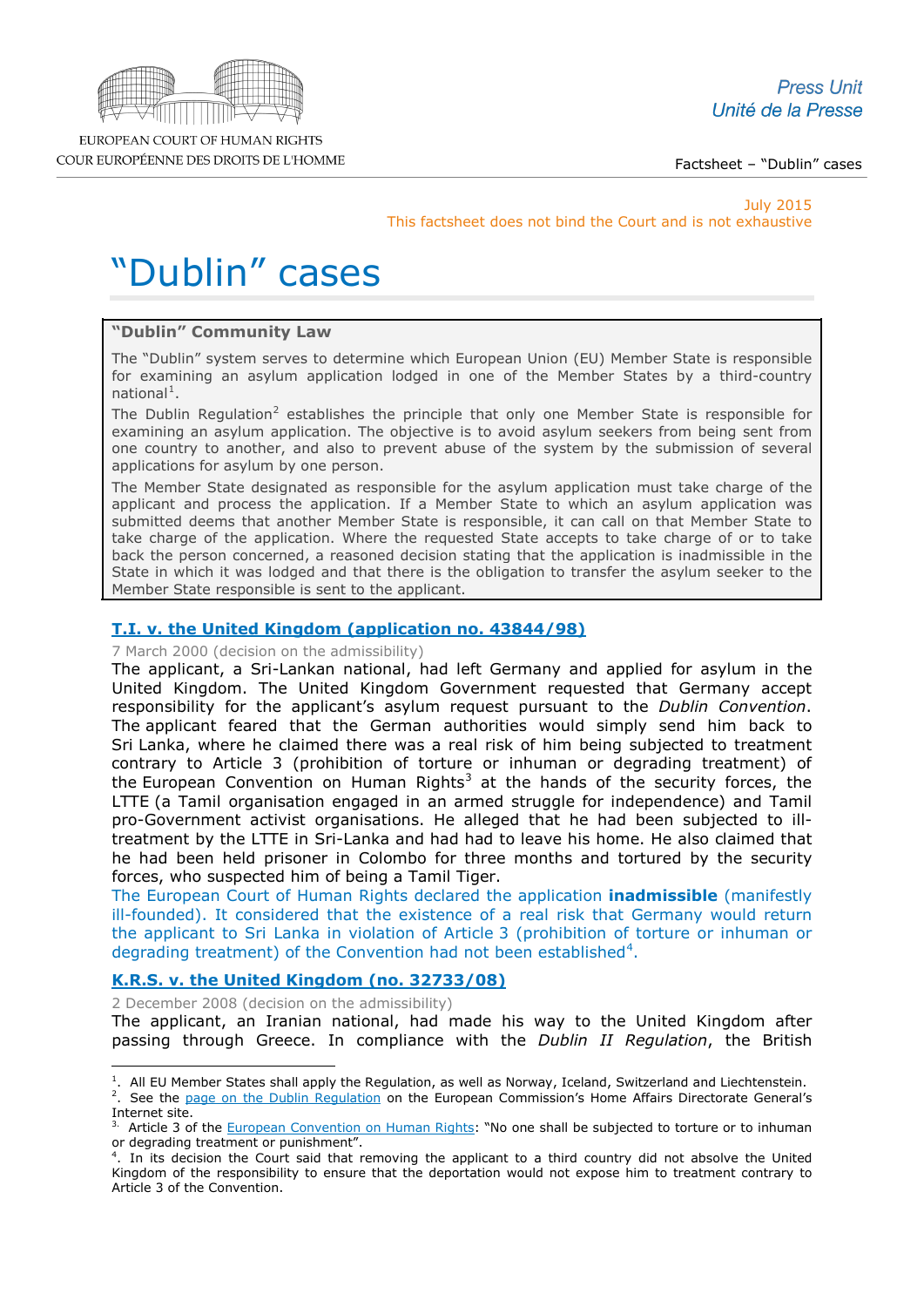-

authorities had requested that Greece accept responsibility for his asylum request and Greece accepted. The applicant alleged that his expulsion from the United Kingdom to Greece would be contrary to Article 3 (prohibition of inhuman or degrading treatment) of the Convention, because of the situation of asylum seekers in Greece.

The Court declared the application **inadmissible** (manifestly ill-founded). The evidence before the Court indicated that Greece was not removing people to the applicant's country of origin, Iran. Further, in the absence of any proof to the contrary, it was to be presumed that Greece would comply with its obligation to make the right of any returnee to lodge an application with the Court under Article 34 of the Convention (and request  $interim$  measures<sup>[5](#page-1-0)</sup> under Rule 39 of the [Rules of Court\)](http://www.echr.coe.int/Documents/Rules_Court_ENG.pdf) both practical and effective in respect of returnees including the applicant.

## **[M.S.S. v. Belgium and Greece \(no. 30696/09\)](http://hudoc.echr.coe.int/sites/eng-press/pages/search.aspx?i=003-3407679-3824378)**

## 21 January 2011 (Grand Chamber judgment)

The applicant is an Afghan national who entered the EU via Greece before arriving in Belgium, where he applied for asylum. In accordance with the *Dublin II Regulation*, the Belgian Aliens Office asked the Greek authorities to take responsibility for the asylum application. The applicant complained in particular about the conditions of his detention and his living conditions in Greece, and alleged that he had no effective remedy in Greek law in respect of these complaints. He further complained that Belgium had exposed him to the risks arising from the deficiencies in the asylum procedure in Greece and to the poor detention and living conditions to which asylum seekers were subjected there. He further maintained that there was no effective remedy under Belgian law in respect of those complaints.

Regarding in particular the applicant's transfer from Belgium to Greece, the Court held, considering that reports produced by international organisations and bodies all gave similar accounts of the practical difficulties raised by the application of the Dublin system in Greece, and the United Nations High Commissioner for Refugees had warned the Belgian Government about the situation there, that the Belgian authorities must have been aware of the deficiencies in the asylum procedure in Greece when the expulsion order against him had been issued. Belgium had initially ordered the expulsion solely on the basis of a tacit agreement by the Greek authorities, and had proceeded to enforce the measure without the Greek authorities having given any individual guarantee whatsoever, when they could easily have refused the transfer. The Belgian authorities should not simply have assumed that the applicant would be treated in conformity with the Convention standards; they should have verified how the Greek authorities applied their asylum legislation in practice; but they had not done so. There had therefore been a **violation** *by Belgium* **of Article 3** (prohibition degrading treatment) of the Convention. As far as Belgium is considered, the Court further found a **violation of Article 13** (right to an effective remedy) **taken together with Article 3** of the Convention because of the lack of an effective remedy against the applicant's expulsion order.

*In respect of Greece*, the Court found a **violation of Article 13 taken in conjunction with Article 3** of the Convention because of the deficiencies in the Greek authorities' examination of the applicant's asylum application and the risk he faced of being removed directly or indirectly back to his country of origin without any serious examination of the merits of his application and without having had access to an effective remedy. As far as Greece is concerned, the Court further held that there had been a **violation of Article 3** (prohibition of degrading treatment) of the Convention both because of the applicant's detention conditions and because of his living conditions in Greece.

<span id="page-1-0"></span><sup>&</sup>lt;sup>5</sup>. These are measures taken as part of the procedure before the Court which are binding on the State concerned. They do not prejudge the Court's subsequent decisions on the admissibility or merits of the cases concerned. If the Court allows the request for an interim measure the applicant's expulsion is suspended while the Court examines the application (however, the Court follows the applicant's situation, and can lift the measure during its examination of the case). See also the factsheet on ["Interim measures".](http://www.echr.coe.int/Documents/FS_Interim_measures_ENG.pdf)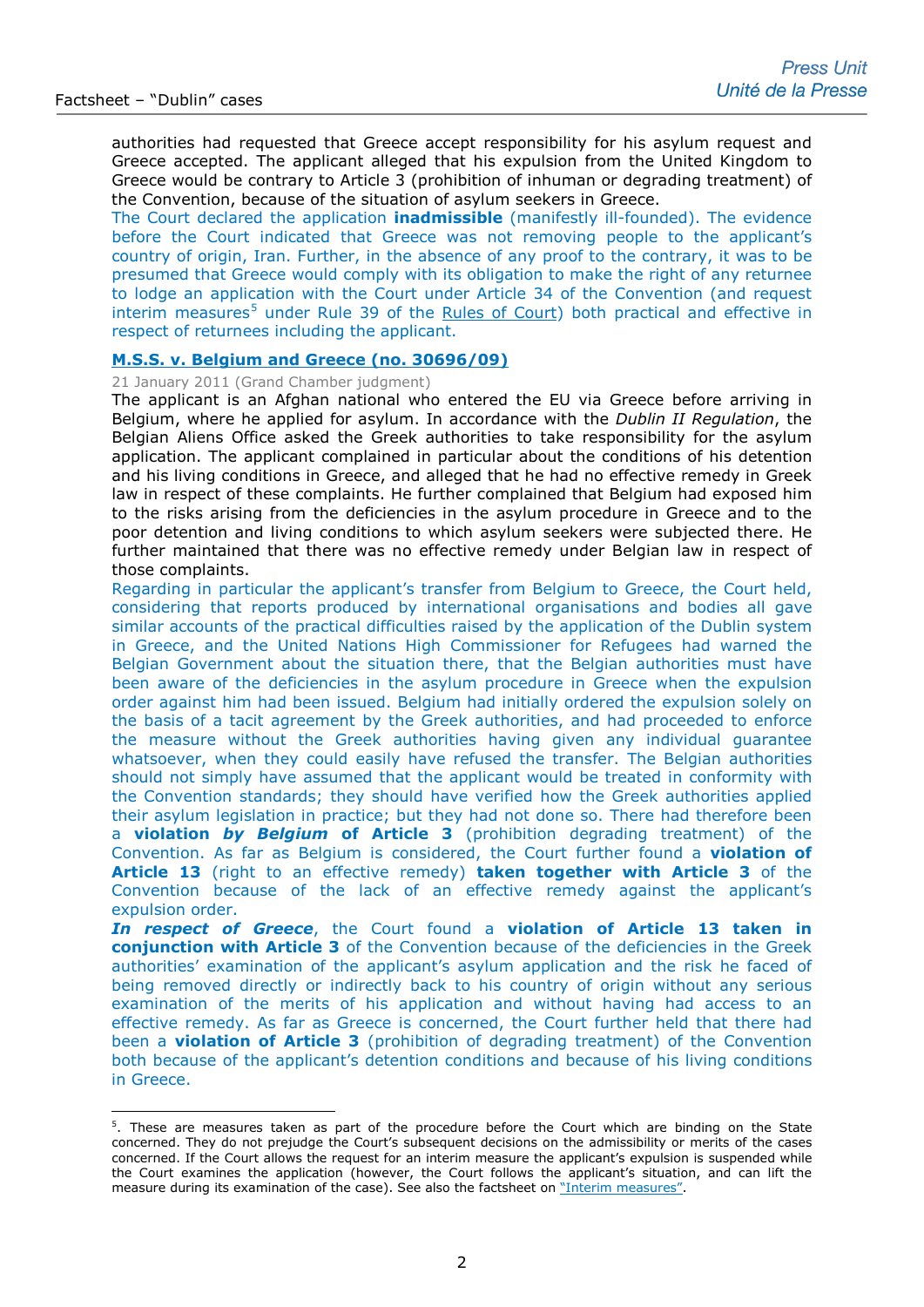Lastly, under **Article 46** (binding force and execution of judgments) of the Convention, the Court held that it was *incumbent on Greece*, without delay, to proceed with an examination of the merits of the applicant's asylum request that met the requirements of the European Convention on Human Rights and, pending the outcome of that examination, to refrain from deporting the applicant.

In a [Grand Chamber judgment of 21 December 2011,](http://curia.europa.eu/juris/document/document.jsf?text=&docid=117187&pageIndex=0&doclang=EN&mode=lst&dir=&occ=first&part=1&cid=31034) the Court of Justice of the European Union (CJEU) adopted a similar position to that of the European Court of Human Rights, referring explicitly to the judgment in *M.S.S. v. Belgium and Greece* (see, in particular, paragraphs 88 to 91 of the CJEU judgment).

## **[Mohammed Hussein v. the Netherlands and Italy](http://hudoc.echr.coe.int/sites/fra-press/pages/search.aspx?i=003-4332835-5193202)**

2 April 2013 (decision on the admissibility)

This case concerned a Somali asylum seeker who claimed in particular that she and her two young children would be subjected to ill-treatment if transferred from the Netherlands to Italy under the *Dublin II Regulation*. In the interest of the parties and the proper conduct of the proceedings before it, the European Court of Human Rights had requested the Netherlands Government, under Rule 39 (interim measures) of the [Rules](http://www.echr.coe.int/Documents/Rules_Court_ENG.pdf)  [of Court,](http://www.echr.coe.int/Documents/Rules_Court_ENG.pdf) not to expel the applicant to Italy pending the Court's decision on the case.

The Court declared the application **inadmissible** (manifestly ill-founded). It found in particular that, if returned to Italy, the future prospects of the applicant and her two children did not disclose a sufficiently real and imminent risk of hardship severe enough to fall within the scope of Article 3 (prohibition of inhuman or degrading treatment) of the Convention. Nor did the general situation of asylum seekers in Italy show any systemic failings. Therefore, it decided to lift the suspension of the expulsion.

*See also: [Halimi v. Austria and Italy](http://hudoc.echr.coe.int/sites/eng/pages/search.aspx?i=001-122454)*, decision on the admissibility of 18 June 2013; *[Abubeker v. Austria and Italy](http://hudoc.echr.coe.int/sites/eng/pages/search.aspx?i=001-122459)*, decision on the admissibility of 18 June 2013.

## **[Mohammed v. Austria](http://hudoc.echr.coe.int/sites/eng-press/pages/search.aspx?i=003-4388586-5268955)**

## 6 June 2013 (Chamber judgment)

This case concerned the complaint of a Sudanese national facing removal from Austria to Hungary under the *Dublin II Regulation* that his forced transfer there would subject him to conditions amounting to inhuman treatment, and that his second asylum request in Austria did not have a suspensive effect in relation to the transfer order.

The Court held that there had been a **violation of Article 13** (right to an effective remedy) **in conjunction with Article 3** (prohibition of torture and of inhuman or degrading treatment) of the Convention. The applicant had been deprived of a protection against forced transfer in the course of the proceedings concerning his second asylum application while having  $-$  at the relevant time  $-$  an arguable claim that his Convention rights would be violated in case of his transfer. At the same time, the Court found that, in view of recent legislative amendments in Hungary improving the situation of asylum-seekers, **the applicant's transfer there would not violate Article 3** of the Convention.

## **[Sharifi v. Austria](http://hudoc.echr.coe.int/sites/eng/pages/search.aspx?i=001-138593)**

## 5 December 2013 (Chamber judgment)

This case concerned an Afghan national's transfer by the Austrian authorities from Austria to Greece, under the *Dublin II Regulation*, in October 2008. The applicant complained that the transfer in question had exposed him to treatment contrary to Article 3 (prohibition of inhuman or degrading treatment) of the Convention as Greece had been unable to deal properly with asylum requests and had provided inadequate conditions for asylum seekers.

The Court held that **the applicant's transfer did not violate Article 3** (prohibition of inhuman or degrading treatment) of the Convention. It found that while the Austrian authorities must have been aware of serious deficiencies in the Greek asylum procedure and the living and detention conditions for asylum seekers, they ought not to have known at the time, that those deficiencies reached the threshold of Article 3.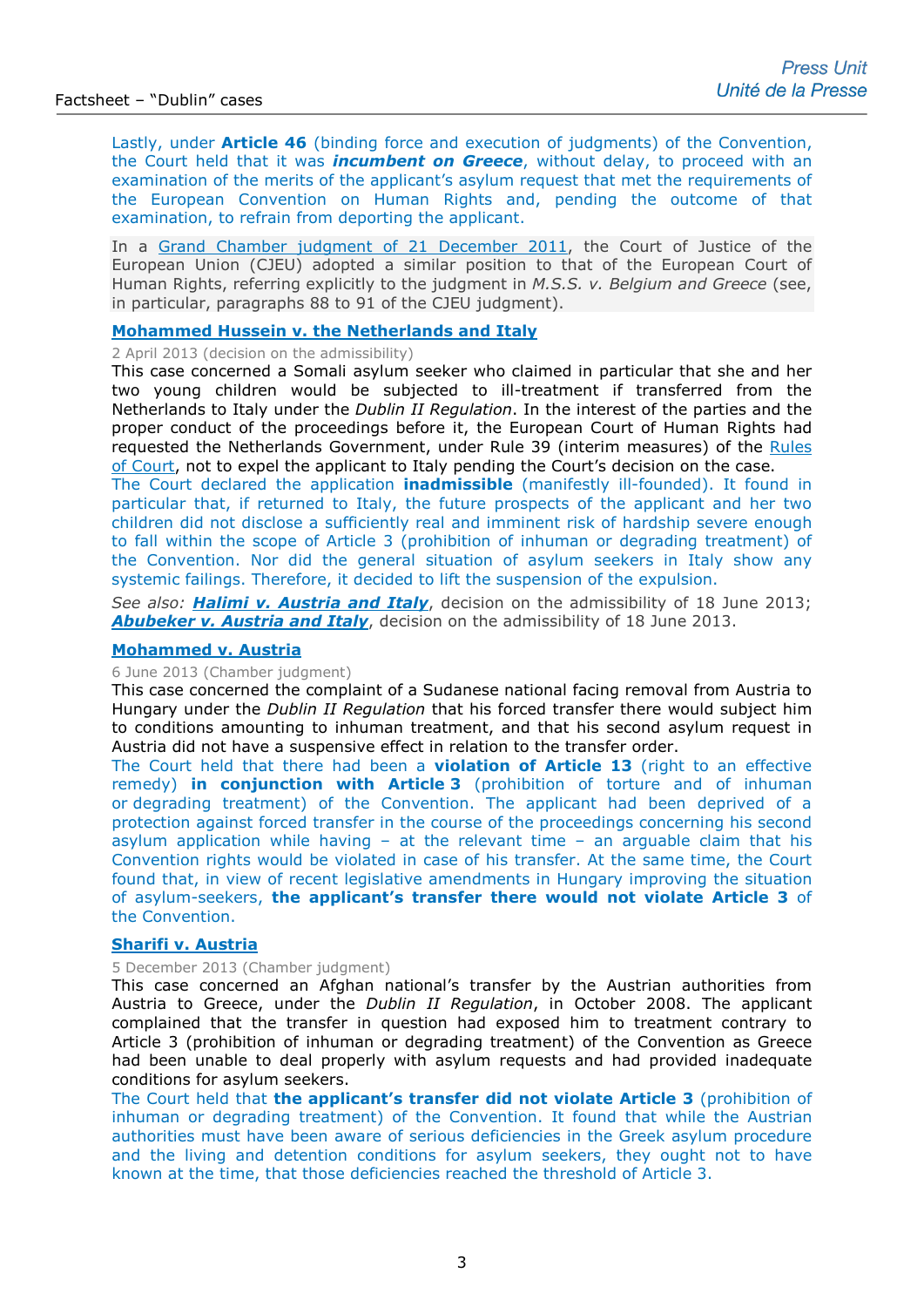-

*See also: [Safaii v. Austria](http://hudoc.echr.coe.int/sites/eng/pages/search.aspx?i=001-142842)*, judgment (Chamber) of 7 May 2014.

# **[Mohammadi v. Austria](http://hudoc.echr.coe.int/sites/eng/pages/search.aspx?i=001-145233)**

# 3 July 2014 (Chamber judgment)

This case concerned an expulsion order to Hungary against an Afghan asylum-seeker issued by the Austrian authorities under the *Dublin II Regulation*. The applicant alleged in particular that, if forcibly transferred to Hungary, where asylum seekers were systematically detained, he would be at risk of imprisonment under deplorable conditions. He further complained that he would be at risk of *refoulement* to a third country, possibly Serbia (the country he had travelled through before arriving in Hungary), without his asylum claim being examined on the merits in Hungary.

The Court held that **the applicant's transfer** to Hungary **would not violate Article 3** (prohibition of inhuman or degrading treatment) of the Convention. Considering that the relevant country reports on the situation in Hungary for asylum-seekers, and Dublin returnees in particular, did not indicate systematic deficiencies in the Hungarian asylum and asylum detention system, it concluded that the applicant would currently not be at a real, individual risk of being subject to treatment contrary to Article 3 of the Convention if expelled to Hungary.

# **[Sharifi and Others v. Italy and Greece](http://hudoc.echr.coe.int/sites/eng-press/pages/search.aspx?i=003-4910702-6007035)**

### 21 October 2014 (Chamber judgment)

This case concerned 32 Afghan nationals, two Sudanese nationals and one Eritrean national, who alleged, in particular that they had entered Italy illegally from Greece and been returned to that country immediately, with the fear of subsequent deportation to their respective countries of origin, where they faced the risk of death, torture or inhuman or degrading treatment.

The Court held, concerning the four applicants who had maintained regular contact with their lawyer in the proceedings before the Court<sup>[6](#page-3-0)</sup>, that there had been: a **violation** by Greece **of Article 13** (right to an effective remedy) **combined with Article 3**  (prohibition of inhuman or regarding treatment) of the Convention on account of the lack of access to the asylum procedure for them and the risk of deportation to Afghanistan, where they were likely to be subjected to ill-treatment; a **violation** by Italy **of Article 4 of Protocol No. 4** (prohibition of collective expulsion of aliens) to the Convention; a **violation** by Italy **of Article 3** of the Convention, as the Italian authorities, by returning these applicants to Greece, had exposed them to the risks arising from the shortcomings in that country's asylum procedure; and, a **violation** by Italy **of Article 13 combined with Article 3** of the Convention **and Article 4 of Protocol No. 4** to the Convention on account of the lack of access to the asylum procedure or to any other remedy in the port of Ancona.

In this case, the Court held, in particular, that it shared the concerns of several observers with regard to the automatic return, implemented by the Italian border authorities in the ports of the Adriatic Sea, of persons who, in the majority of cases, were handed over to ferry captains with a view to being removed to Greece, thus depriving them of any procedural and substantive rights.

In addition, it reiterated that the Dublin system must be applied in a manner compatible with the Convention: no form of collective and indiscriminate returns could be justified by reference to that system, and it was for the State carrying out the return to ensure that the destination country offered sufficient guarantees in the application of its asylum policy to prevent the person concerned being removed to his country of origin without an assessment of the risks faced.

<span id="page-3-0"></span><sup>6</sup> . In respect of the 31 other applicants, the Court struck the application out of its list of cases, pursuant to Article 37 (striking out applications) of the [Convention.](http://www.echr.coe.int/Documents/Convention_ENG.pdf)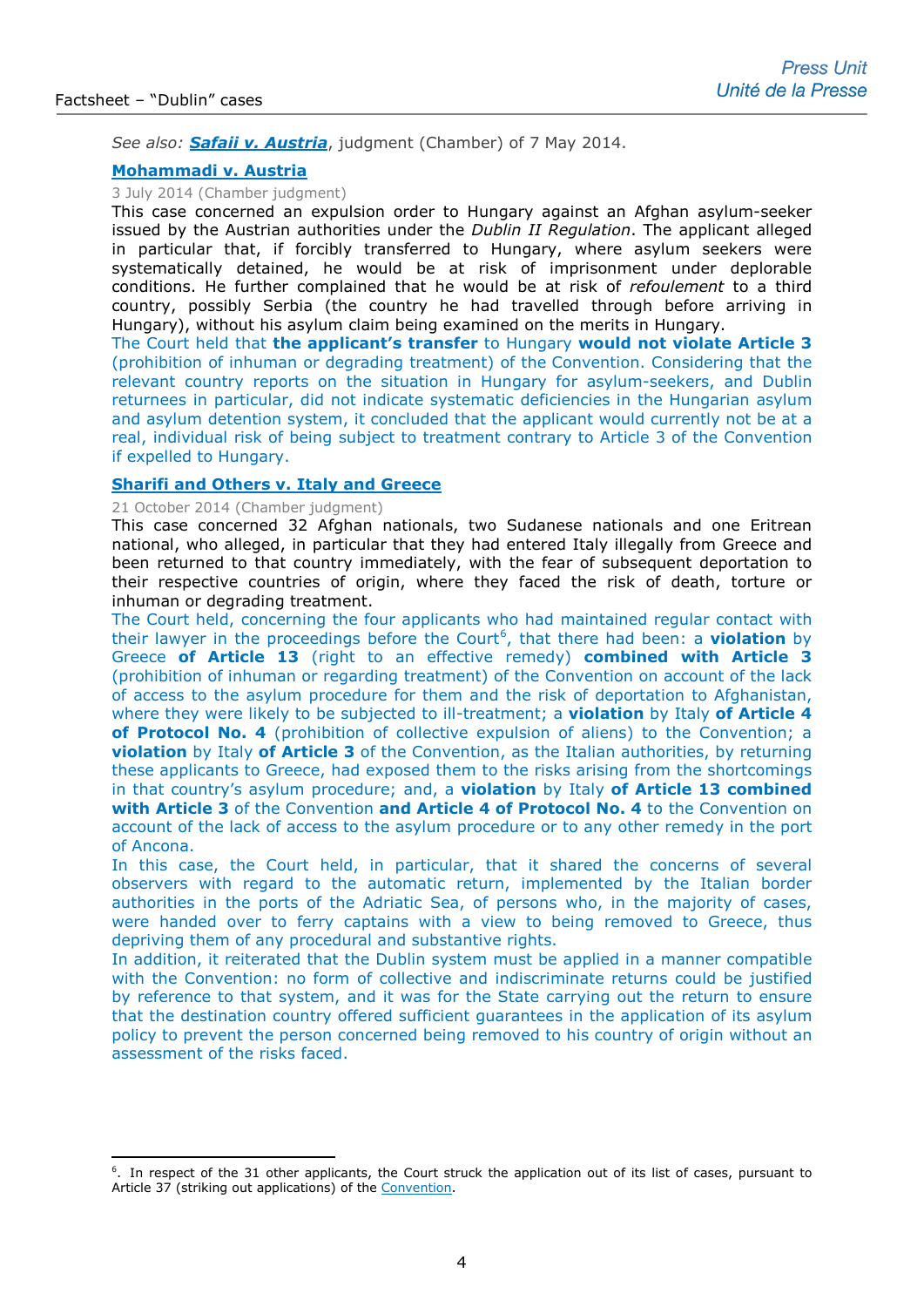## **[Tarakhel v. Switzerland](http://hudoc.echr.coe.int/sites/eng-press/pages/search.aspx?i=003-4923136-6025044)**

## 4 November 2014 (Grand Chamber judgment)

This case concerned the refusal of the Swiss authorities to examine the asylum application of an Afghan couple and their six children and the decision to send them back to Italy. The applicants alleged in particular that if they were returned to Italy "in the absence of individual guarantees concerning their care", they would be subjected to inhuman and degrading treatment linked to the existence of "systemic deficiencies" in the reception arrangements for asylum seekers in Italy. They also submitted that the Swiss authorities had not given sufficient consideration to their personal circumstances and had not taken into account their situation as a family.

The Court held that there would be a **violation of Article 3** (prohibition of inhuman or degrading treatment) of the Convention if the Swiss authorities were to send the applicants back to Italy under the Dublin Regulation without having first obtained individual guarantees from the Italian authorities that the applicants would be taken charge of in a manner adapted to the age of the children and that the family would be kept together. The Court found in particular that, in view of the current situation regarding the reception system in Italy, and in the absence of detailed and reliable information concerning the specific facility of destination, the Swiss authorities did not possess sufficient assurances that, if returned to Italy, the applicants would be taken charge of in a manner adapted to the age of the children. The Court further considered that the applicants had had available to them an effective remedy in respect of their complaint under Article 3 of the Convention. Accordingly, it **rejected** their **complaint under Article 13** (right to an effective remedy) of the Convention **taken in conjunction with Article 3** as manifestly ill-founded.

# **[A.M.E. v. the Netherlands \(no. 51428/10\)](http://hudoc.echr.coe.int/sites/eng-press/pages/search.aspx?i=003-5006911-6145069)**

## 13 January 2015 (decision on the admissibility)

The applicant, a Somali asylum seeker, complained that his removal to Italy would expose him to poor living conditions and he feared that the Italian authorities would expel him directly to Somalia without an adequate examination of his asylum case.

The Court declared the applicant's complaint under Article 3 (prohibition of inhuman or degrading treatment) of the Convention **inadmissible** (manifestly ill-founded), finding that he had not established that his future prospects, if returned to Italy, whether taken from a material, physical or psychological perspective, disclosed a sufficiently real and imminent risk of hardship severe enough to fall within the scope of Article 3. The Court noted in particular that unlike the applicants in the case of *Tarakhel v. Switzerland* (see above), who were a family with six minor children, the applicant was an able young man with no dependents and that the current situation in Italy for asylum seekers could in no way be compared to the situation in Greece at the time of the *M.S.S. v. Belgium and Greece* judgment (see above). The structure and overall situation of the reception arrangements in Italy could not therefore in themselves act as a bar to all removals of asylum seekers to that country.

# **[A.S. v. Switzerland \(no. 39350/13\)](http://hudoc.echr.coe.int/sites/eng-press/pages/search.aspx?i=003-5121543-6317560)**

#### 30 June 2015 (Chamber judgment)<sup>[7](#page-4-0)</sup>

The applicant, a Syrian national of Kurdish origin, complained that, if returned to Italy, he would face inhuman or degrading treatment. In particular he argued that due to systemic deficiencies in the reception system for asylum seekers in Italy, he would not be provided with proper housing and adequate medical treatment. He further alleged, in particular, that his removal to Italy would sever his relationship with his sisters in Switzerland and violate his right to respect for private and family life.

The Court held that, **if** the applicant were **removed** to Italy, there would be **no violation of Article 3** (prohibition of inhuman or degrading treatment) and **no violation of Article 8** (right to respect for private and family life) of the Convention. It observed in particular that the applicant was not critically ill and found that there was

<span id="page-4-0"></span><sup>&</sup>lt;sup>7</sup>. This judgment will become final in the circumstances set out in Article 44 § 2 of the [Convention.](http://www.echr.coe.int/Documents/Convention_ENG.pdf) -